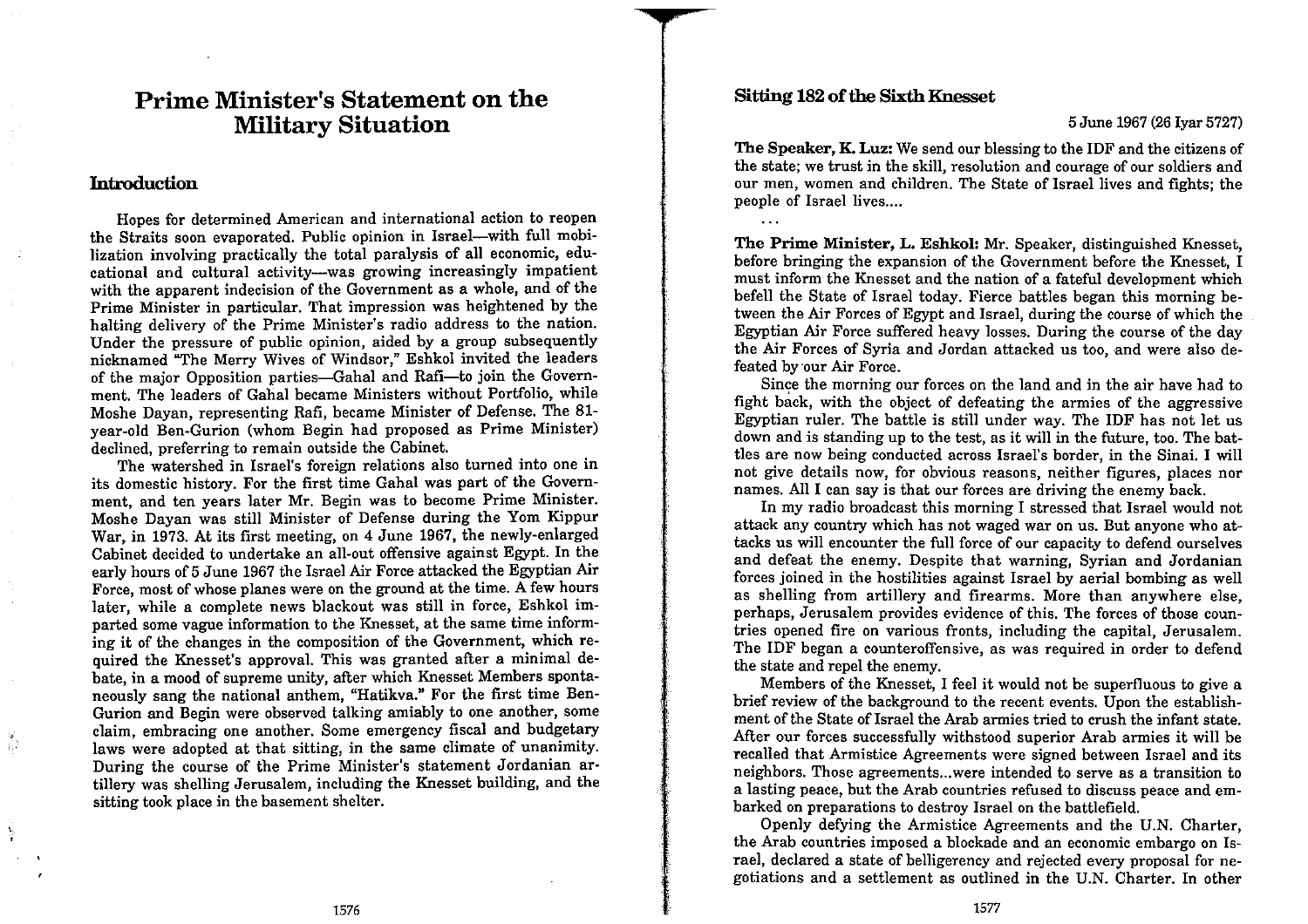words, they sought to separate Israel from the rest of the world, remove it from the aegis of international law and place it beyond the pale of the relations between the countries of the world.

This state of belligerency and aggression has continued incessantly for the last nineteen years. There were periods of relative calm, which were rapidly replaced by acts of hostility by the Arabs against us. This year, approximately three weeks ago, Israel began to be threatened in a way which was unprecedented in the entire history of the state. The entire situation became volatile as a result of a series of aggressive steps taken by the Egyptian ruler. The first step was the introduction of a huge Egyptian force into the eastern Sinai. This was followed by the withdrawal of the U.N. Force. Then came the closing of the Straits of Tiran to Israeli and international shipping, which constituted an act of war. These steps were accompanied by feverish preparations for an allout war of destruction against Israel, at least according to his statements and boasts.

Initially the Egyptian ruler fallaciously claimed that he was acting in order to deter Israel from attacking Syria. He spread the lie—and there were those who helped him in this—that Israeli forces were massed on the northern border. Our statements that there was no such massing of our forces, and the U.N. Secretariat's confirmation of this, were to no avail. But Nasser soon revealed his hand; from making the false claim that his intention was to defend Syria, he switched to the desire to change the status quo in the Straits of Tiran. Nasser did not conceal his view that he wanted to turn the wheel of history back, to before the establishment of the State of Israel, to before 1948, his plan being to stifle Israel's independence....

Prior to cutting Israel off he made an agreement with Syria, which has been responsible for the acts of terrorism directed against Israel during the last two years. In order to complete the circle, in the last few days he made pacts with Jordan and Iraq. By this morning five infantry and two armored divisions had been drawn up in the Sinai and there were 900 tanks along the border, 200 of them facing Eilat, with the obvious intention of cutting off the southern Negev. Iraqi troops and Egyptian commando battalions have reached Jordan and the Jordanian Army has been placed under Egyptian command. During the last ten days Egypt has flown air sorties over Israel. Following Nasser's announcement of his intention to wage all-out war on Israel, the Commander of the Egyptian forces, General Mortaga, issued an order of the day to his troops, in clear and simple words, which was quoted on Cairo Radio on June 3, as follows:

 $\frac{45}{15}$ 

"The eyes of the whole world are upon you in your most glorious war against the aggressive Israeli imperialists on your homeland, awaiting the outcome of your holy war to conquer the rights of the Arab people. The results of this special moment are of historic importance for our

Arab nation and the holy war in which you will restore plundered Arab rights in Palestine and reconquer the stolen land, with the help of God and the ability of justice, by force of arms and the unity of your faith."

During the past few weeks we have done our utmost to persuade influential political elements in the West and the East to exert their influence with the object of removing the danger from our border, opening the Straits and restoring the previous situation. This aspiration was not fulfilled. While we were still hoping for deterrent political influence. under the auspices of heads of state, the warlike deployment of the aggressive forces of Egypt and the Arab countries under Egyptian leadership grew from day to day. The bellicose incitement of the Egyptian ruler and his aides reached unprecedented heights and Israel was threatened with attack on all fronts.

When the threat became reality and the Egyptian war machine was set in motion, we had to defend our lives and fight back. The forces on the front are Israeli and only Israeli. Our soldiers on land, sea and air. who have the love and trust of the nation, are imbued with a spirit of heroism and are led by talented, experienced and able commanders. Our Army is ready for any danger and can defend the country and repel any aggressor. The nation wishes God-speed to its soldiers-it behooves me to say this from this podium—who are risking their lives to defend their country. To the citizens at the rear I say, remain calm, each and every one of you; do what you have to do with dedication and efficiency, placing your abilities at the disposal of the nation.

At a time such as this, which may be one of a cruel and bloody struggle, the distinction between battlefront and rear becomes blurred. At a time such as this the whole nation is an army, the whole country is the battlefront. Each and every one of us, everywhere and at all times, must regard himself as being charged with the defense of Israel. All of us, led by our Army, will defeat those who have risen up against us. I would like to mention the wonderful display of solidarity from our brethren in the diaspora. The identification of the Jewish people with the State of Israel irradiates us with light and security. The sense of brotherhood and unity which beats in the heart of every Jew brings those who are far near and bridges distances. The Jewish heart, wherever it may be, beats now with the State of Israel and yearns for victory.

From the Knesset I would like to express my deep gratitude to the many Gentiles throughout the world, statesmen and intellectuals as well as simple folk, who have been shocked by the threat to Israel's welfare and have expressed their feelings in an unparalleled wave of support for the State of Israel.

Mr. Speaker, Members of the Knesset. I would like to say that even in times of battle we have not abandoned our aspiration for peace. I would like to ask the Arab countries who, for almost twenty years, have chosen the path of threats and aggression instead of cooperation and